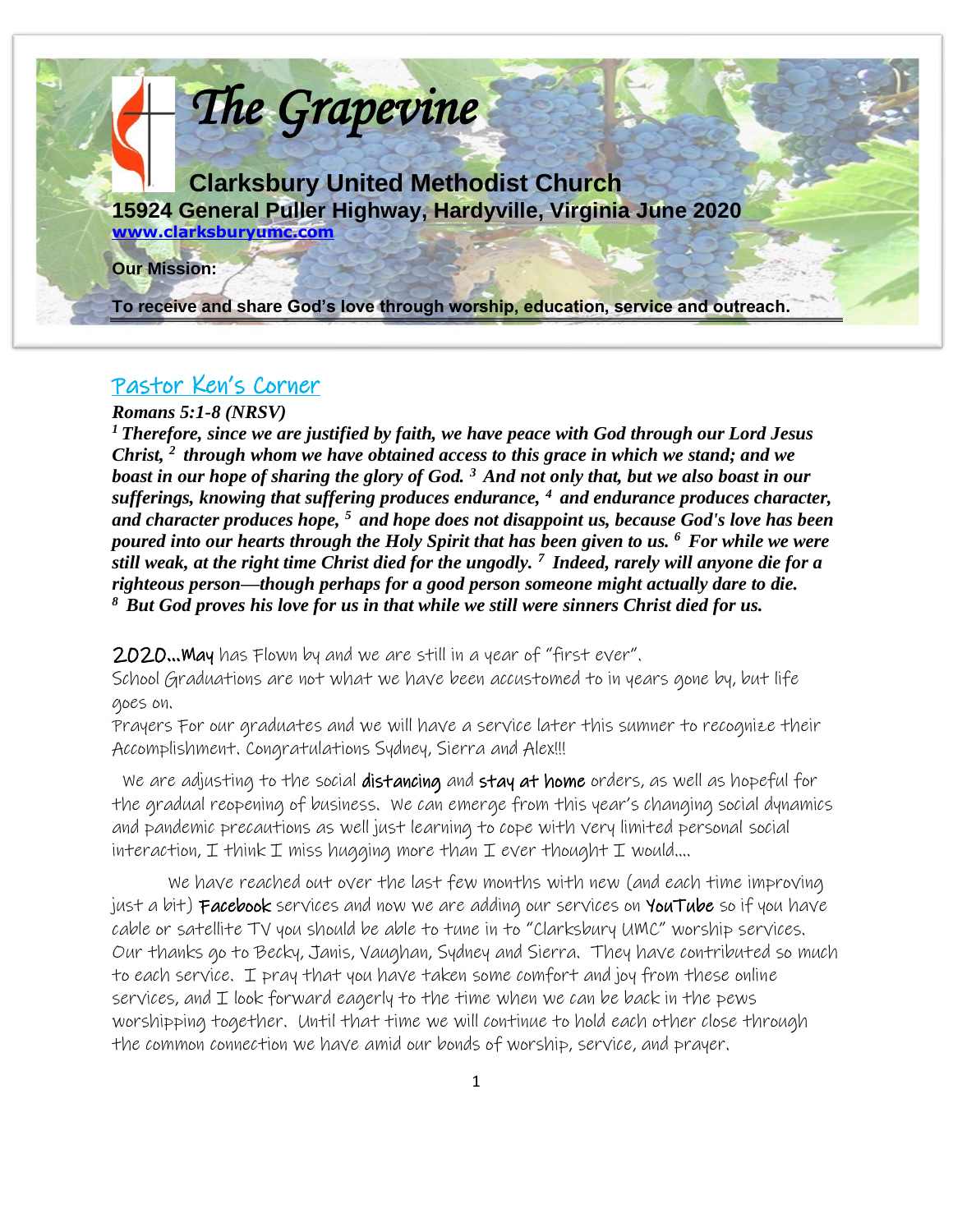Our "Prayer Warriors" have expanded to include our "Prayer Partners". I praise each and everyone of you for being faithful in maintaining these connections to our Brothers and sisters.

The Cryer Center Mobile Food Pantry will be at Clarksbury on Saturday, May 6. Our church has the lead again. The Food Pantry and the Soup Ministry have modified the way these ministries are conducted to be in compliance with the CDC and Virginia COVID-19 requirements. Warren and Kathy Wright will supply additional directions to the participants. For the rest of you…we always need prayers; so even if you can't be here to work the Food Pantry, pray for us and the people we serve.

June is very full…no surprise there, I'm sure.

- Trinity Sunday Sunday, June 7
- Father's Day Sunday, June 21

We know the pending process of returning to some normalcy will have great impact on how and where and How We worship in the coming months. Our Bishop, Sharma Lewis, keeps us updated on the process and shares with us all of the information she has. Check out her latest guidance and message at http://doc.vaumc.org/News2020/ReminderofIn-PersonWorship.pdf

and more info at https://vaumc.org/return/

We will continue to Worship online until we are authorized to resume in-person services.

This Process begins with following process where we establish a Healthy Church Team In accordance with the Handbook Guidance.

I am appealing to each of you to assist me and our church in developing these plans and  $I$ implore each of you to prayerfully consider being part of the Health Church Team (HCT) and contact me.

Everyone needs to check these links out and familiarize themselves to the process that will be Key to resuming In Person Church.

First: setting up a Healthy Church Team (HCT) In Accordance with the Handbook...and the guidance from the documents in the Links below:

<http://doc.vaumc.org/News2020/BacktoIn-PersonWorshipPlan.pdf> <http://doc.vaumc.org/News2020/PlanSummary-ResumingIn-PersonWorship.pdf> <http://doc.vaumc.org/News2020/HandbookforLocalChurches.pdf> <http://doc.vaumc.org/News2020/HealthAcknowledgementform.pdf>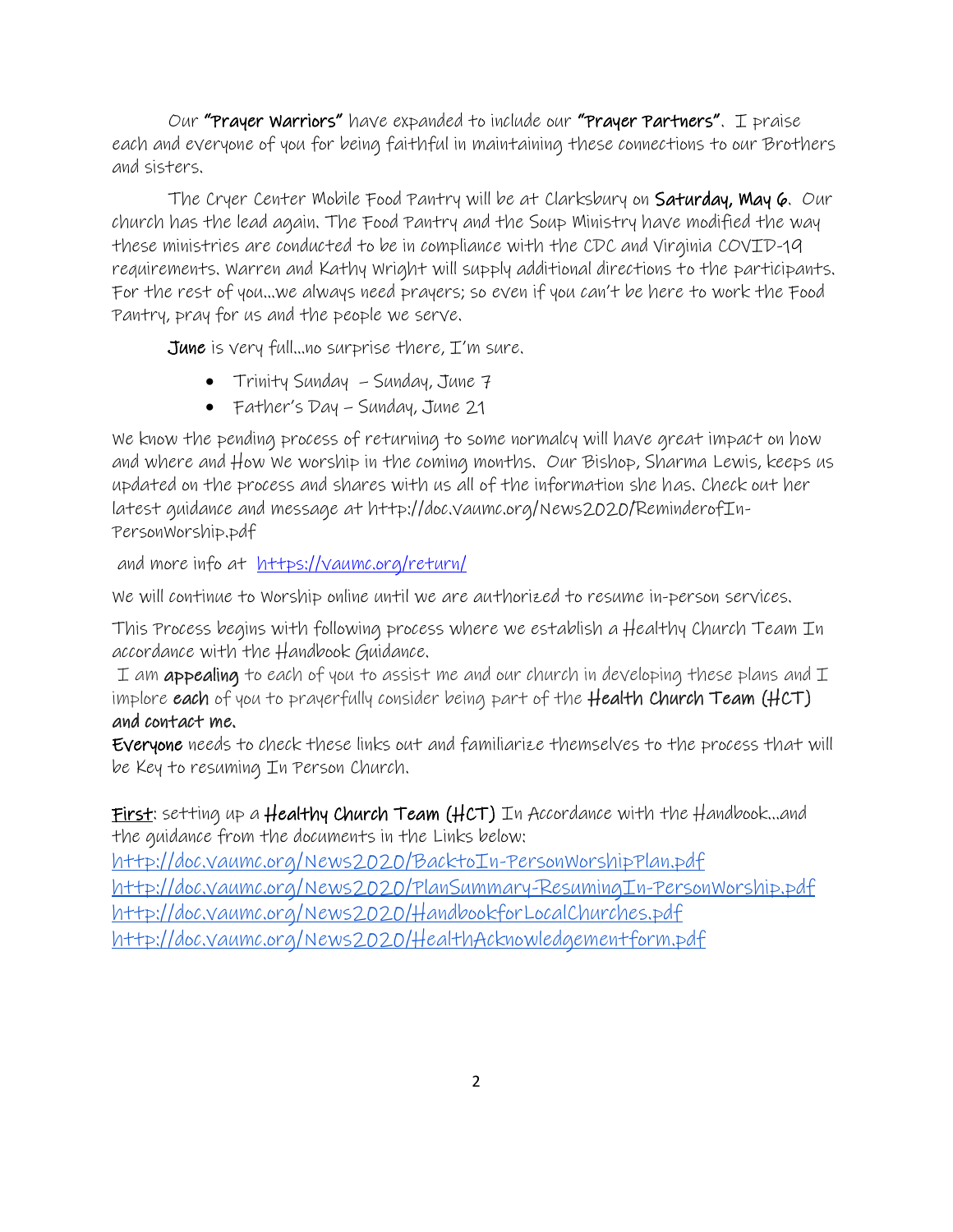#### <sup>1</sup>Therefore, since we are justified by faith, we have peace with God through our Lord Jesus Christ, <sup>2</sup> through whom we have obtained access to this grace in which we stand; and we boast in our hope of sharing the glory of God.

As a calm assurance for us in these turbulent times we can have absolute **faith** in the Christ who has gained access for us to the Grace in which we stand before our Maker and God the Father. Let us together boast in our sharing of the Good News that is the Glory of God.

<sup>3</sup> And not only that, but we also boast in our sufferings, knowing that suffering produces endurance, <sup>4</sup> and endurance produces character, and character produces hope,  $^\epsilon$  and hope does not disappoint us, because God's love has been poured into our hearts through the Holy Spirit that has been given to us. 6 For while we were still weak, at the right time Christ died for the ungodly. <sup>7</sup> Indeed, rarely will anyone die for a righteous person—though perhaps for a good person someone might actually dare to die.  $^{\emph{8}}$  But God proves his love for us in that while we still were sinners Christ died for us.

We will work together In staying the course in spite of the worldly challenges.

We know we will have sufferings as we adjust to the new order of our lives around us. We know that that suffering produces endurance, and endurance produces HOPE, and HOPE does not disappoint us <u>because God's Love has been POURED</u> into our hearts through the  $H$ oly Spirit. While we might be weak,  $He$  is strong and has overcome the World. He overcame death itself for our salvation even while we were sinners.

I know Christ never leaves anyone in the same condition in which he finds them, Praise the Lord on that! I challenge EACH of US to commit ourselves to read HIS WORD more often and more deeply this year. L**et us be newly resolved to be more attuned to HIS** WORD.

Help me keep the Prayer Warrior e-mails updated as information and changes become available. Let us continue in faith and hope to be children of God infused with the Holy Spirit throughout all the travails and trials of life in this world.

 Let us resolve to not let COVID-19 define who we are…let us be defined by the words, the example and the glory of our Lord and Savior Jesus the Christ! I am humbled by how all of you, as a congregation, have reacted to this ever changing situation. The very uncertainty of when anything will happen based on the data acquired by the Virginia Department of Health and the CDC is moving target of COVID status and response.

Please continue and if possible redouble your efforts in keeping contact with people by calling and caring for members of our congregation more closely than they might have otherwise done in NORMAL circumstances. Keep those cards, letters, and calls which are so important in maintaining our connection as a family and as children of God.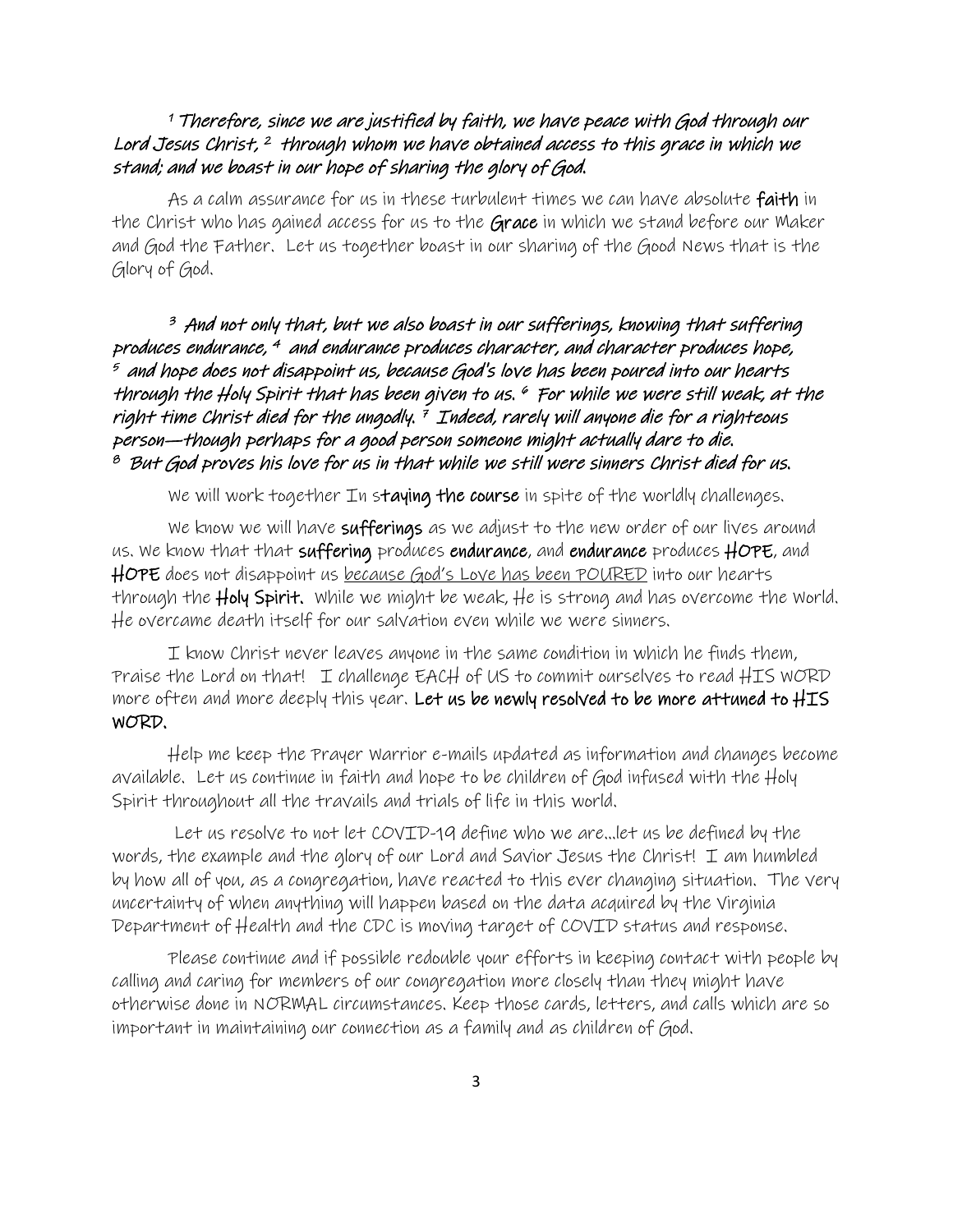Thank you all for those offers to make pick-ups of food or other supplies for people who are "stay at home" have been made by members of our church. Call, text or email Warren or me and we will get anyone with that need connected with people who have offered this service.

The grave could not hold Him and death has no claim on Him! He is risen and He will come again! We can celebrate The Risen Lord who has ascended to His Father and Has sent the Holy Spirt to Bring us the Power and miracles of Pentecost as we celebrate Trinity Sunday this Month.

May his GRACE, MERCY and LOVE be with you every day, and may every day your awareness of HIS presence through HIS unbreakable gifts to YOU grow.

#### Peace & Grace Pastor Ken



| <b>Annual Budget for 2020 Operating Funds:</b>                | \$118,339.00 |
|---------------------------------------------------------------|--------------|
| <b>Total Received</b> for Operating Funds as of May 24, 2020: | 47,852.64    |
| Total Income Needed to Meet Budget by end of June:            | 59,170.00    |

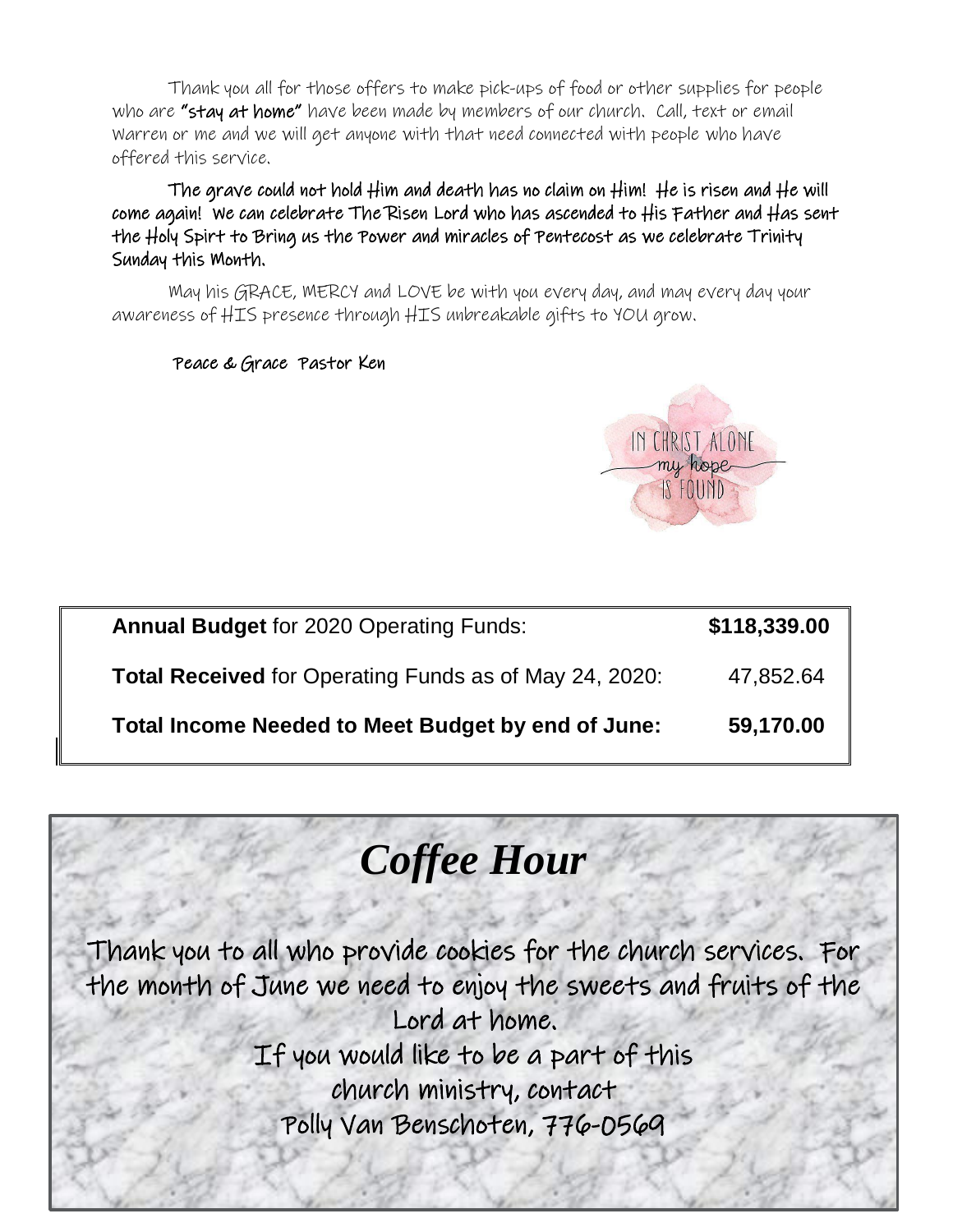# A Message from Your Lay Leader Warren Wright



While reading this month  $I$  came across Section IV, Social Principles and became intrigued by what this part of the discipline had to say. For my message to you this month,  $I$  want to share with you what this section says about us as United Methodist.

"We, the people called United Methodists, affirm our faith in God our creator and Father, in Jesus Christ our Savior, and in the Holy Spirit, our Guide and Guard.

We acknowledge our complete dependence upon God in birth, in life, in death, and in life eternal. Secure in God's love, we affirm the goodness of life and confess our many sins against God's will for us as we find it in Jesus Christ. We have not always been faithful stewards of all that has been committed to us by God the Creator. We have been reluctant followers of Jesus Christ in his mission to bring all persons to a community of love. Though called by the Holy Spirit to become new creatures in Christ, we have resisted the further call to become people of God in our dealings with each other and the earth on which we live.

We pledge to continue to be in respectful conversation with those with whom we differ, to explore the sources of our differences, to honor the sacred worth of all persons as we continue to seek the mind of Christ and to do the will of God in all things.

Grateful for God's forgiving love, in which we live and by which we are judged, and affirming our belief in the inestimable worth of each individual, we renew our commitment to become faithful witnesses to the gospel, not alone to the ends of earth, but also to the depths of our common life and work."

### Thought for the month---"Great is the Lord, and most worthy of praise" - Psalm 48:1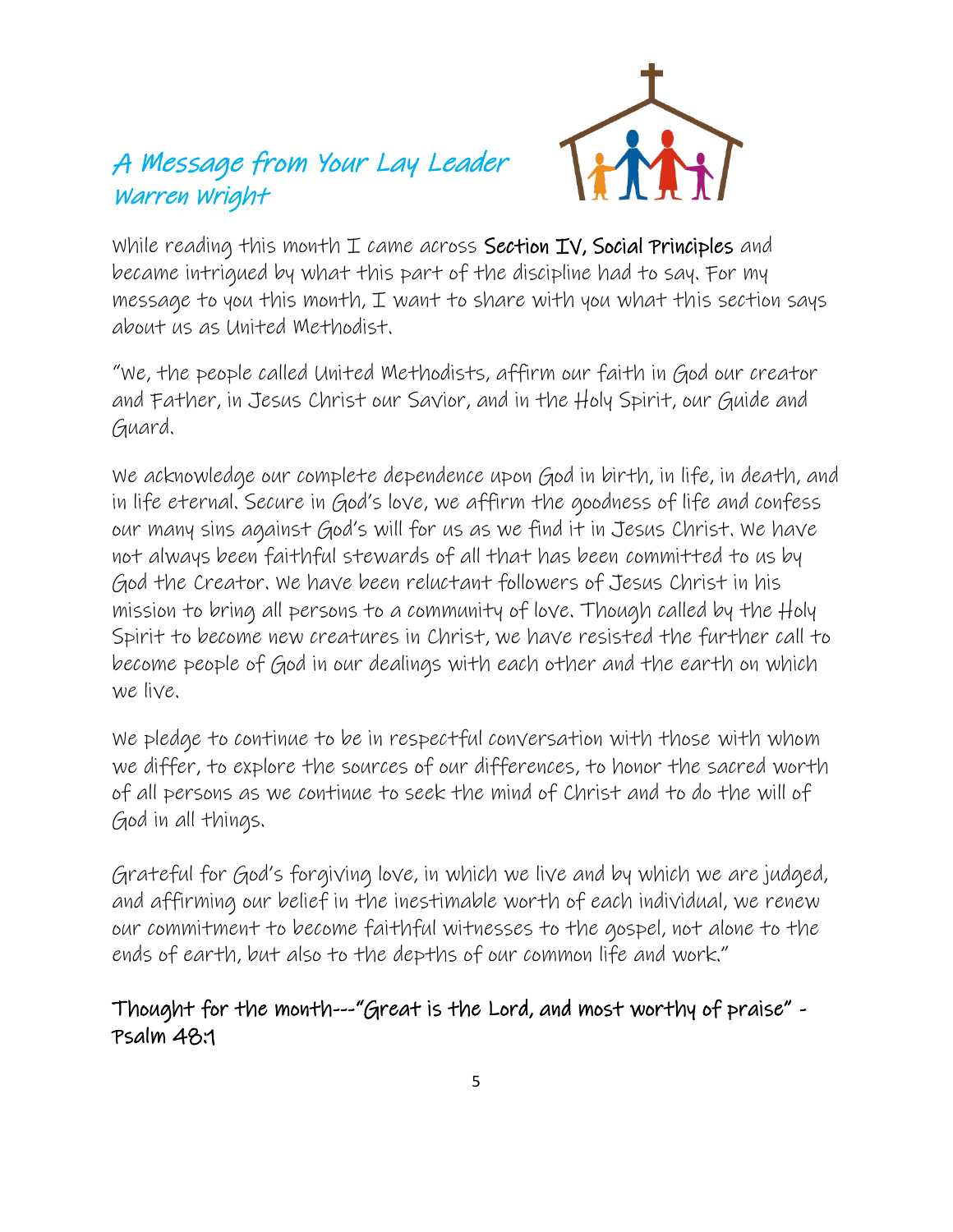# United Methodist Men News Warren Wright-UMM President



The UMM will not meet in June due to the COVID-19 Virus. Our next meeting is scheduled for Monday July 27th. The UMM BBQ dinner scheduled for June 12<sup>th</sup> has been canceled.

Remember that there are no membership or dues requirements to be a part of the United Methodist Men of Clarksbury, just a willingness to serve Jesus Christ within your church and community.

Mission-To Help Men Grow In Christ, So Others May Know Christ.





If you are a high school senior or college [student, applic](https://creativecommons.org/licenses/by-nc-sa/3.0/)ations are being accepted for our scholarship. You can get a copy of the application on the church's website under 'Resources'. Your latest transcript must be included. The deadline is June 10. Please mail your applications to the church, attention "Scholarship Committee".

# CLAIM THE JOY THAT IS YOURS. PRAY AND KNOW YOUR JOY IS **USED BY GOD TO REACH OTHERS.**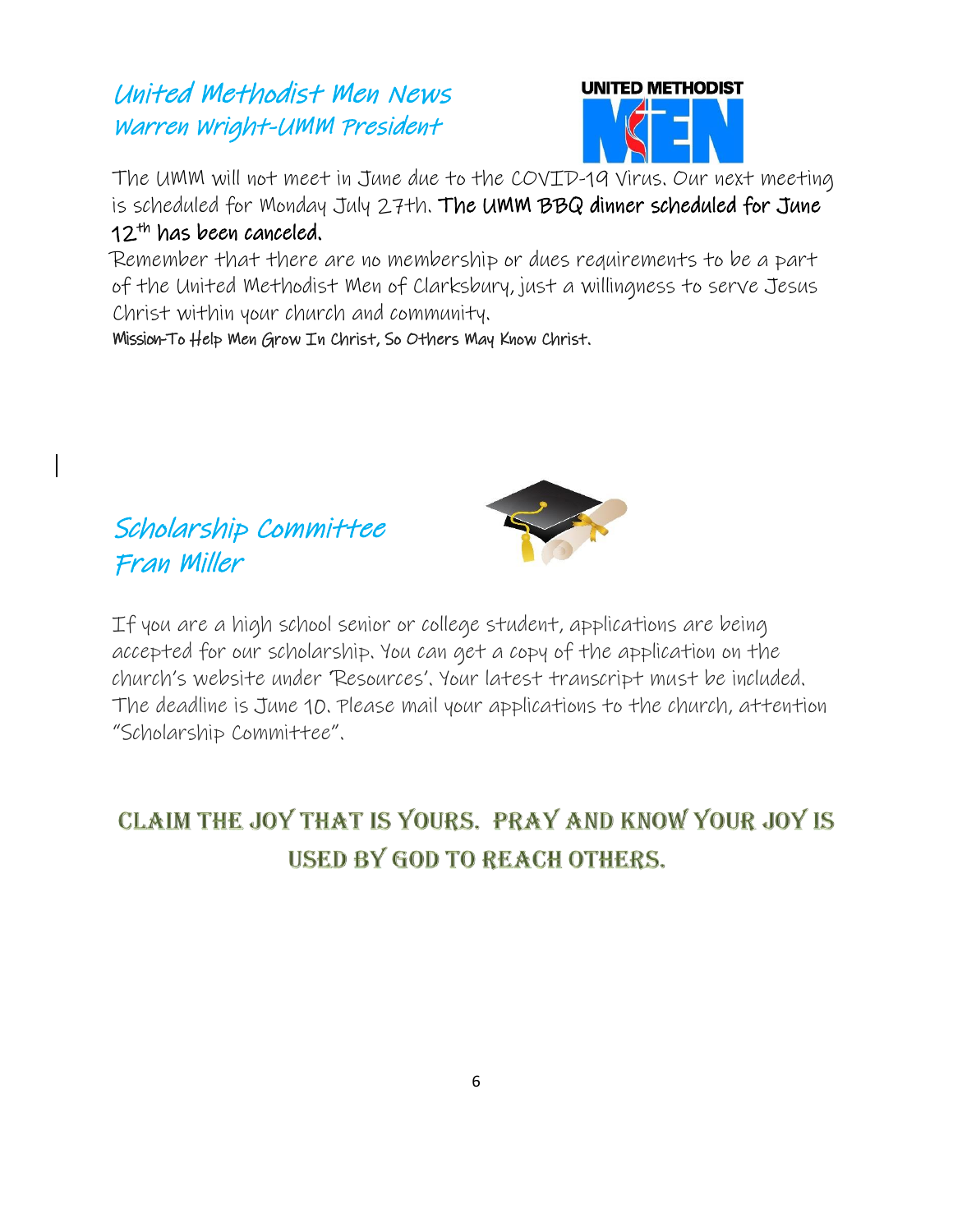The ladies of the children's Sunday school class (Mary, Betty and Diane) again prepared "goodie buckets" for the Sunday school children. This time the theme was creation and being creative. The Sunday school lessons were all about the creation of the world and then how Adam and Eve disobeyed God. The lessons were complete with coloring and word searches that corresponded with the lessons. The rest of the bucket was all about having fun

and being creative. To help with this we included crayons, paints, brushes, canvases, stickers, hats and picture frames. Of course, no bucket would be complete without some snacks to enjoy. Jerry delivered the buckets to all the children.



# NURTURE & Outreach Jerry Dant

#### Nurture

It has been a long month and we are sure our Home Bound friends feel like "will I see visitors" soon. We are not sure when we will be visiting but hope it will be SOON. Each mother received a Mother's Day card with a cute chicken on the corner of the card. So, let's keep the cards, notes and phone calls going to our friends until we can visit.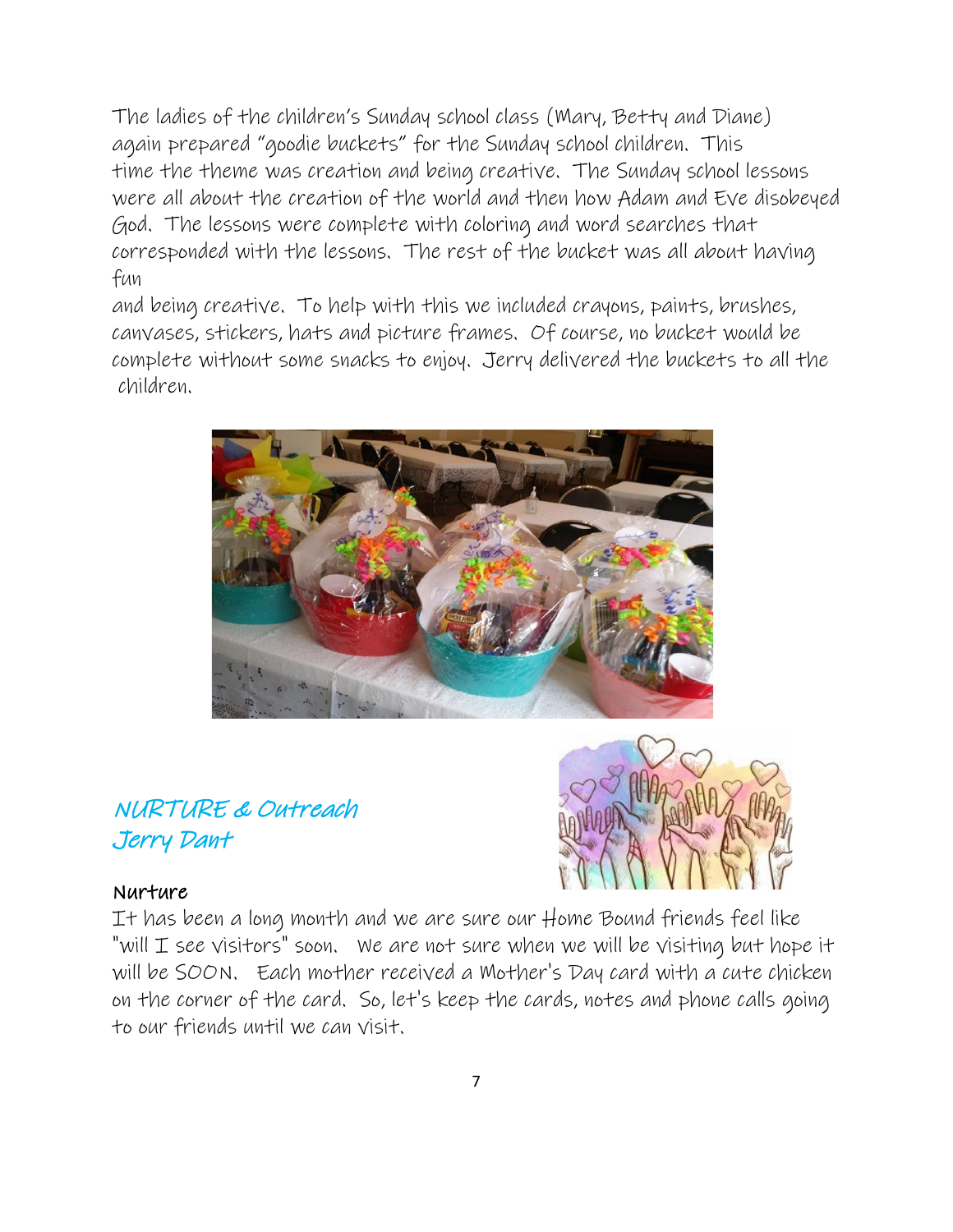# OUTREACH

Linda Bartz, a member of the Nurture and Outreach Committee, wanted our church to remember the ladies at Dockside for Mother's Day. She ordered carnations, picked them up, carried them to Dockside and the staff passed them out on Mother's Day. Family members could not be with them for the special day and our church put a flower in their hand and a smile on their face. Thank you, Linda.

If you know of a need in the community please let us know so we can keep REACHING OUT.

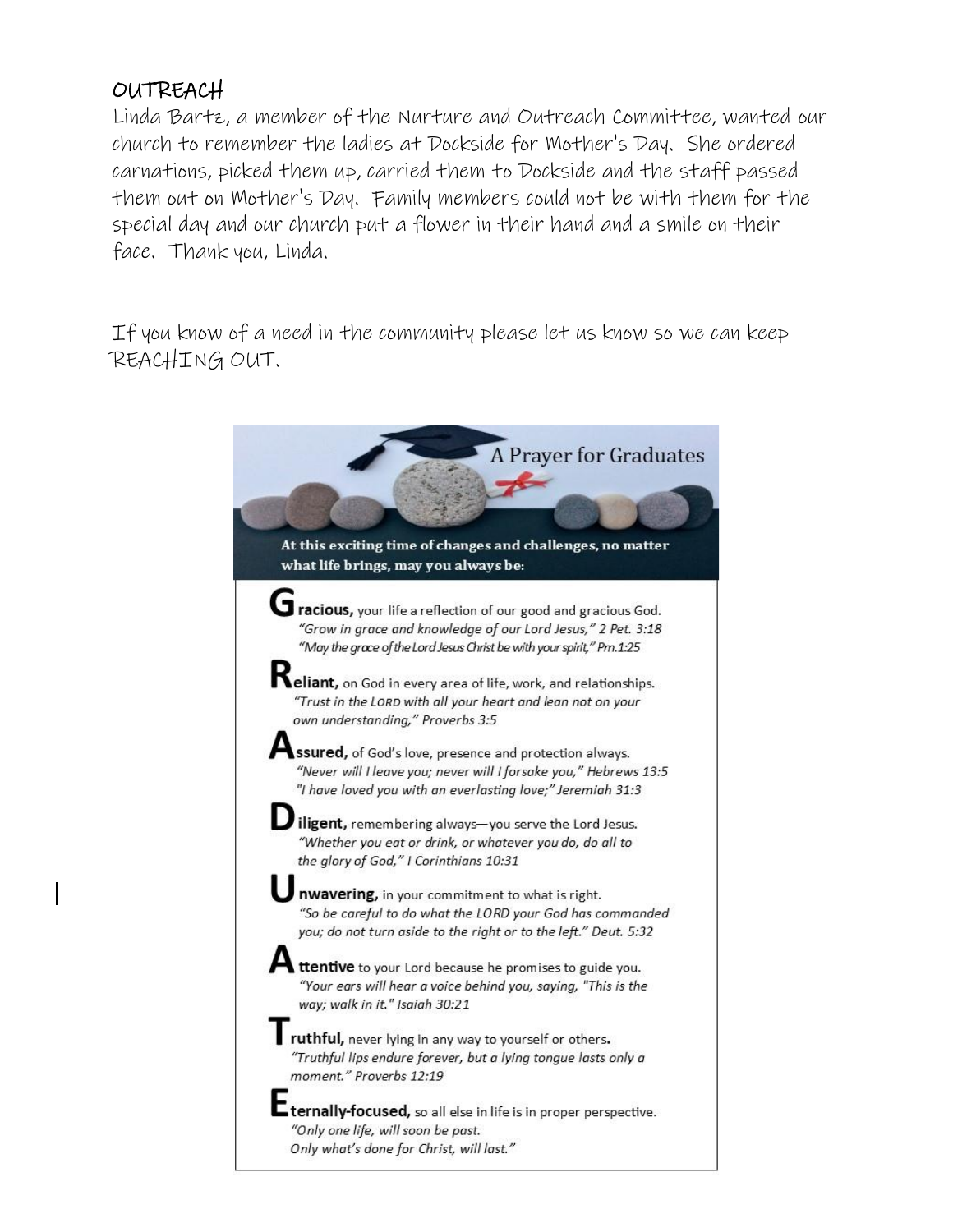#### Mail a letter or card of happiness to our home bound members!

If your last name starts with the letter listed below, please send a card or note to the shut-ins listed.

Why not make a home bound member smile by sending them a card often as well as on their birthday.



| $A-C$                        |                      |                        |
|------------------------------|----------------------|------------------------|
| Roegean Speight 09/10        | Ivey Huff 10/12      | Jane Crittenden 8/22   |
| James River Convalescent Ctr | 233 Mae Lane         | P.O. 30                |
| <b>Aberthaw AVE</b>          | Wake, VA 23176       | Hardyville, VA 23070   |
| <b>Room 118</b>              |                      |                        |
| Newport News, VA 23061-4199  |                      |                        |
| $D-G$                        |                      |                        |
|                              | Reggie Jackson 7/12  |                        |
|                              | 672 Gloucester Road  |                        |
|                              | Saluda, VA 23149     |                        |
| $H-L$                        |                      |                        |
|                              | Myrtle Clark 10/2    | Pastor Jim Salmon 5/24 |
|                              | P.O. Box 302         | 26306 Mattaponi Trail  |
|                              | Deltaville, VA 23043 | Milford, VA 22524      |
|                              |                      |                        |
| $M-Z$                        |                      |                        |
|                              |                      |                        |
|                              |                      |                        |

# **Serving our Country**

| <b>Floyd Andrew Forrest</b> |  |
|-----------------------------|--|
| 3980-3 Buckeye Lane         |  |
| Ft. Wainwright, AK 99703    |  |
| <b>United States</b>        |  |
|                             |  |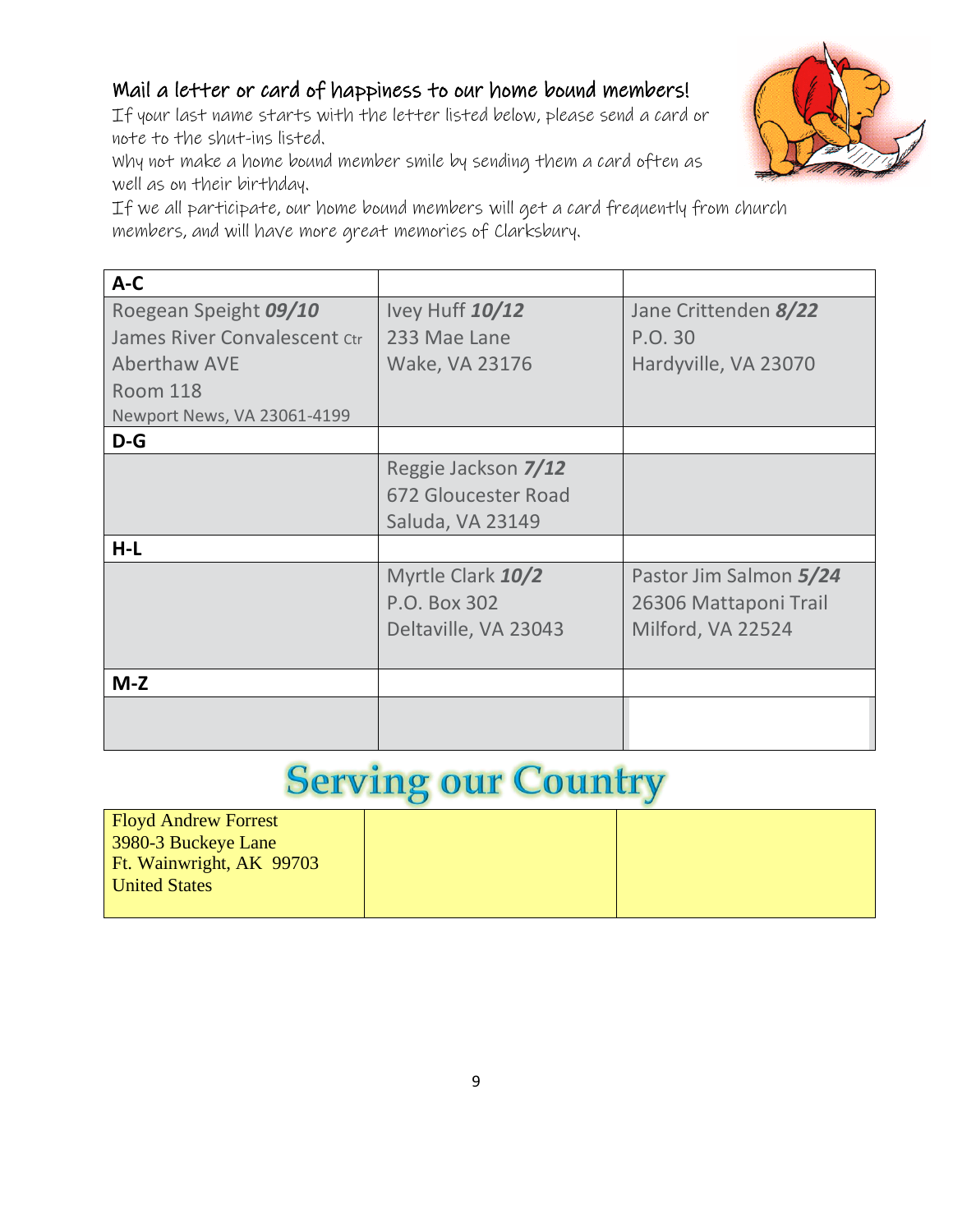

# "BE NOT DISMAYED WHAT E'ER BETIDE, GOD WILL TAKE CARE OF YOU"



This is a hymn we sang in my church when I was a little girl. Both my Mother and my Grandmother believed it to be true, so  $I$  did, too (sorta)

I had proof several years later when I was 17 years old. One summer day  $I$ went with some friends to one of the many lakes down Petersburg Turnpike, to swim. The driver chose Deep Water Lake, which my brother said had not bottom!

I had been sunning on one of the floating docks when I realized I was getting burned, so I headed back to shore to find a spot of shade. I saw a friend on one of the other piers and decided to stop off for a visit. Just at that moment, a man jumped into the water, actually landed feet first on my head, driving me deep into the "bottomless "lake. I rolled over several times looking for some light. . .

there was none! Suddenly, the hymn mentioned above came to mind. I said "Lord, show me the way up!"

Almost immediately I ran into something. It was the man, looking for me. He lifted me on to the dock and helped me catch my breath!

People my age love to give advice....this is mine.

- 1. Talk to the Lord every day.
- 2. Listen to Him!

 $P.S. I didn't see any light because I was under the dock!$